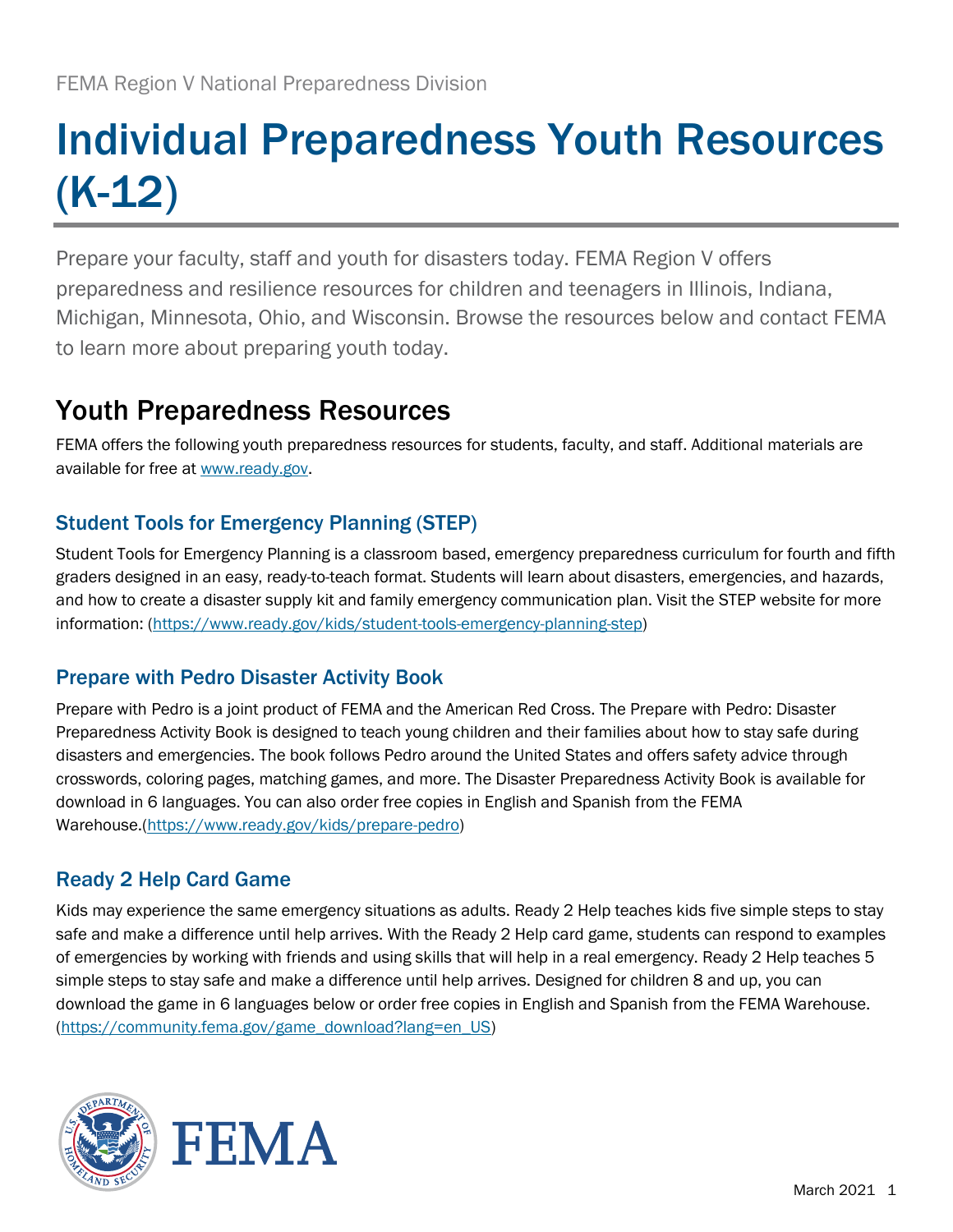### Emergency Financial First Aid Kit (EFFAK)

The Emergency Financial First Aid Kit (EFFAK), a joint publication from Operation Hope and FEMA, can help you prepare financially and provides tips to reduce the financial impact of disasters on you and your family. The manual offers guidance on organizing and securing important documents as well as provides important advice on managing finances, offers insights on dealing with credit scores, and describes what to expect should a disaster strike your community. [\(https://www.ready.gov/sites/default/files/2020-03/ready\\_emergency-financial-first-aid-toolkit.pdf\)](https://www.ready.gov/sites/default/files/2020-03/ready_emergency-financial-first-aid-toolkit.pdf)

## Additional Resources

FEMA Youth Preparedness Council (YPC) – FEMA's [Youth Preparedness Council \(YPC\)](https://www.ready.gov/kids/youth-preparedness-council) provides a unique opportunity for youth leaders to serve on a highly distinguished national council; to complete national-level preparedness projects; to voice their ideas and questions on disaster preparedness with the leadership of FEMA and national youth preparedness organizations; and to participate in the YPC Summit.

TEEN CERT - [Teen CERT](https://www.ready.gov/kids/teen-cert) aims to train students in emergency preparedness and basic response to ensure that they have the skills needed to protect themselves, and assist others, in the event of an emergency.

Campus CERT - A college or university campus often functions as a "city within a city," and often has its own emergency management capabilities. A [Campus CERT program](https://www.ready.gov/cert) can support and enhance existing capabilities, and CERT volunteers can participate in efforts to increase the preparedness and resilience of the on-campus community.

### FEMA Preparedness Materials

- [12 Ways to Prepare](https://www.ready.gov/sites/default/files/2020-11/ready_12-ways-to-prepare_postcard.pdf) This 9" x 6" cardstock postcard describes 12 keyways that you can prepare for disasters.
- **[Emergency Family Communications Plan](https://www.ready.gov/sites/default/files/2020-03/create-your-family-emergency-communication-plan.pdf) Step**by step Family Emergency Communications Plan manual which provides information and communication tips on what families should do prior to an emergency or disaster.
- **ERMA Emergency Supply Checklist After an** emergency, you may need to survive on your own for several days. Being prepared means having your own food, water, and other supplies to last for several days. This disaster supply kit is a collection of basic items your household may need in the event of an emergency.
- [Know Your Alerts and Warnings](https://www.ready.gov/sites/default/files/2020-03/ready_know-your-alerts-and-warnings.pdf) When emergencies strike, public safety officials use

timely and reliable systems to alert you. This document describes different warning alerts you can get and how to get them.

- **[Until Help Arrives:](https://community.fema.gov/until-help-arrives) This course teaches the** public how to take action in emergency situations and provide life-saving care before professional help arrives.
- **[Family Communications Plan \(Fillable Wallet](https://www.ready.gov/sites/default/files/2020-03/family-communication-plan_fillable-card.pdf)**[size Card\)](https://www.ready.gov/sites/default/files/2020-03/family-communication-plan_fillable-card.pdf) - Convenient, easy-to-carry document where individuals and families can write down important information and numbers. The document serves the purpose of allowing each member of the household to carry the plan in his or her wallet, backpack, or purse.
- Safeguard Critical [Documents and Valuables](https://www.ready.gov/sites/default/files/2020-03/fema_safeguard-critical-documents-and-valuables.pdf) -Be prepared for any disaster by safeguarding documents and valuables. This guide includes a